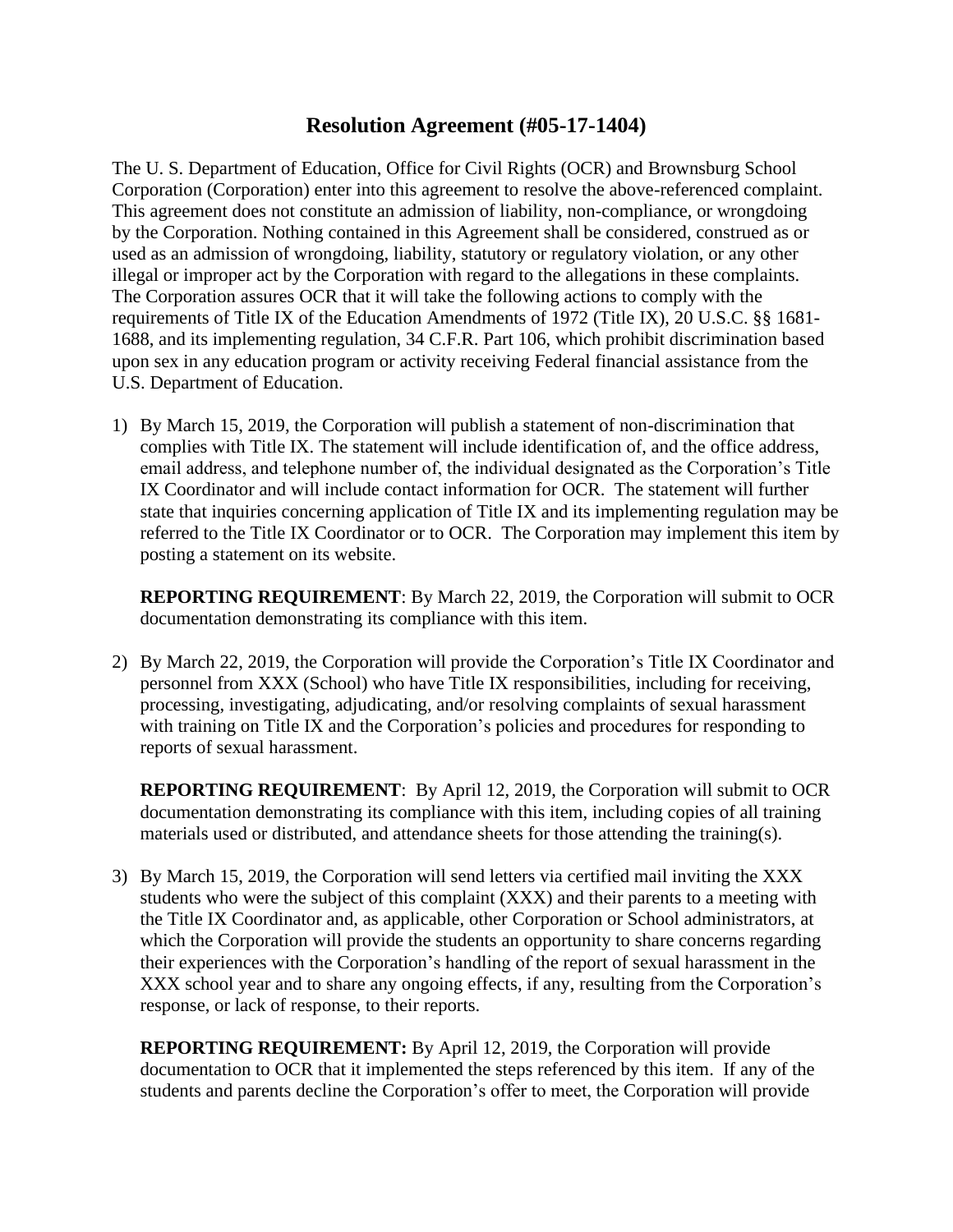OCR a copy of the offer letter(s), certified mail delivery receipt(s), and, if applicable, any correspondence rejecting the Corporation's offer(s).

4) During the 2018-2019 school year, the Corporation will take all steps necessary to ensure that XXX, and any other students who the Corporation found to have been subjected to harassment by the same student (XXX) in XXX are not subjected to discrimination by XXX or anyone acting on his behalf, including harassment, on the basis of sex on Corporation property and in Corporation sponsored programs and activities. These steps will include, but are not limited to, identifying a specific contact person to whom XXX, and any other students who the Corporation found to have been subjected to harassment by XXX in XXX should report incidents of discrimination if they occur, and checking in with XXXXX, and any other students who the Corporation found to have been subjected to harassment by XXX in XXX on a periodic basis to ascertain whether any instances of discrimination have occurred and taking prompt and appropriate action if any discrimination has occurred.

**REPORTING REQUIREMENTS:** By March 15, 2019, and May 31, 2019, the Corporation will provide confirmation to OCR that it has implemented this item. In particular, the Corporation will identify the contact person for XXX, and any other students who the Corporation found to have been subjected to harassment by XXX in XXX, document the periodic check-ins and, if applicable, describe the steps the Corporation took in response to discrimination.

5) By March 22, 2019, the Corporation will develop a system to maintain documents relating to complaints or other reports of sexual harassment of students so the Corporation can track incidents and its responses.

**REPORTING REQUIREMENT:** By April 12, 2019, the Corporation will provide documentation it has developed the system to maintain documents referenced in this item. By July 1, 2019, the Corporation will provide to OCR copies of all complaints received by XXX School after March 22, 2019, under the system and the School's response to those complaints. By January 17, 2020, the Corporation will provide to OCR copies of all complaints received by XXX School for the first semester of the 2019-2020 school year and the School's response to those complaints.

The Corporation understands that by signing this Agreement, it agrees to provide data and other information in a timely manner in accordance with the reporting requirements of the Agreement. Further, the Corporation understands that, during the monitoring of this Agreement, if necessary, OCR may visit the Corporation, interview staff and students, and request such additional reports or data as are necessary for the OCR to determine whether the Corporation has fulfilled the terms of this Agreement. Upon the Corporation's satisfaction of the commitments made under this Agreement, OCR will close this case.

The Corporation understands and acknowledges that OCR may initiate administrative enforcement or judicial proceedings to enforce the specific terms and obligations of this Agreement. Before initiating administrative enforcement (34 C.F.R. §§ 100.9, 100.10) or